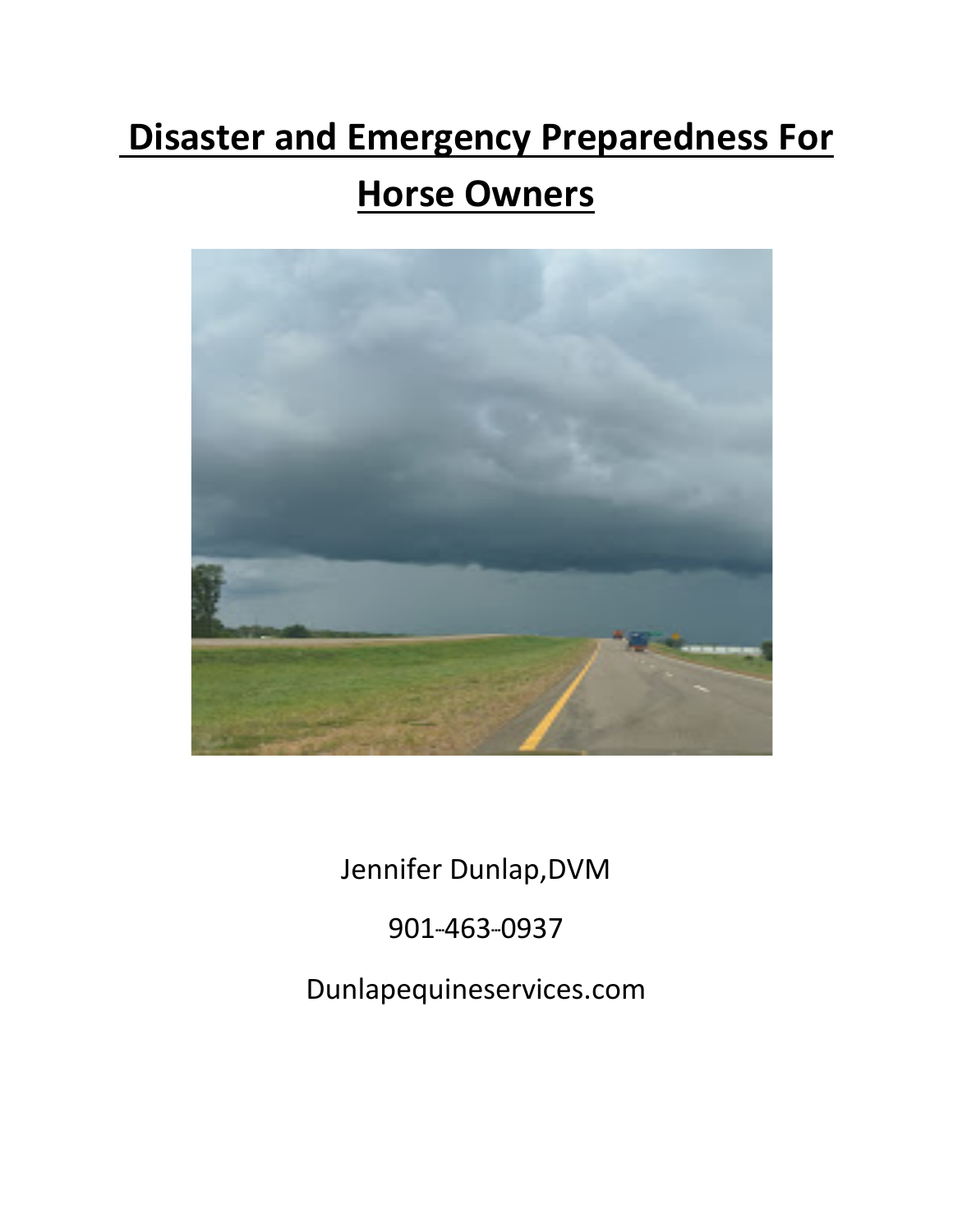Disaster Preparedness is something that every horse owner should be familiar with. Whether it is being prepared for a natural disaster that forces you to evacuate or a pandemic that forces you to shelter in place with limited resources, preparing ahead of time is key.

During Hurricane Katrina, no pet rescue or aid efforts were a part of government funded human evacuation plans. Groups such as ASPCA (American Society for the Prevention of Cruelty to Animals), AHA (American Humane Association), and other private and public animal welfare groups played a huge role in saving, re-homing and reuniting pets with their families but thousands of pets were still left behind. The emotional damage pet owners sustained by being forced to leave their pets behind cannot be measured. When many pet owners chose to stay in their homes rather than leave their pets, human rescue efforts were complicated even further. The illnesses and sickness that resulted from having so many abandoned and displaced animals in a concentrated area made a difficult situation even worse. Out of the pain and suffering of Hurricane Katrina came legislation, an amendment to The Stafford Act, called The Pets Evacuation and Transportation Standards Act (PETS Act) which requires states seeking Federal Emergency Management Agency (FEMA) assistance to accommodate pets and service animals in their plans for evacuating residents facing disasters. Shelters can still separate pets and owners but there are now emergency disaster pet shelters set up to handle stray and owned pets during a disaster.

#### **General Disaster Preparedness Guidelines**

\*\*Horse owners have an even more difficult task than dog, cat and pocket pet owners due to a horse's sheer size and transportation needs. Even more planning must go into an equine evacuation plan. \*\*

\*\*During an emergency there is no more time to prepare, you must simply react so adequate preparation and forethought ahead of time are CRITICAL.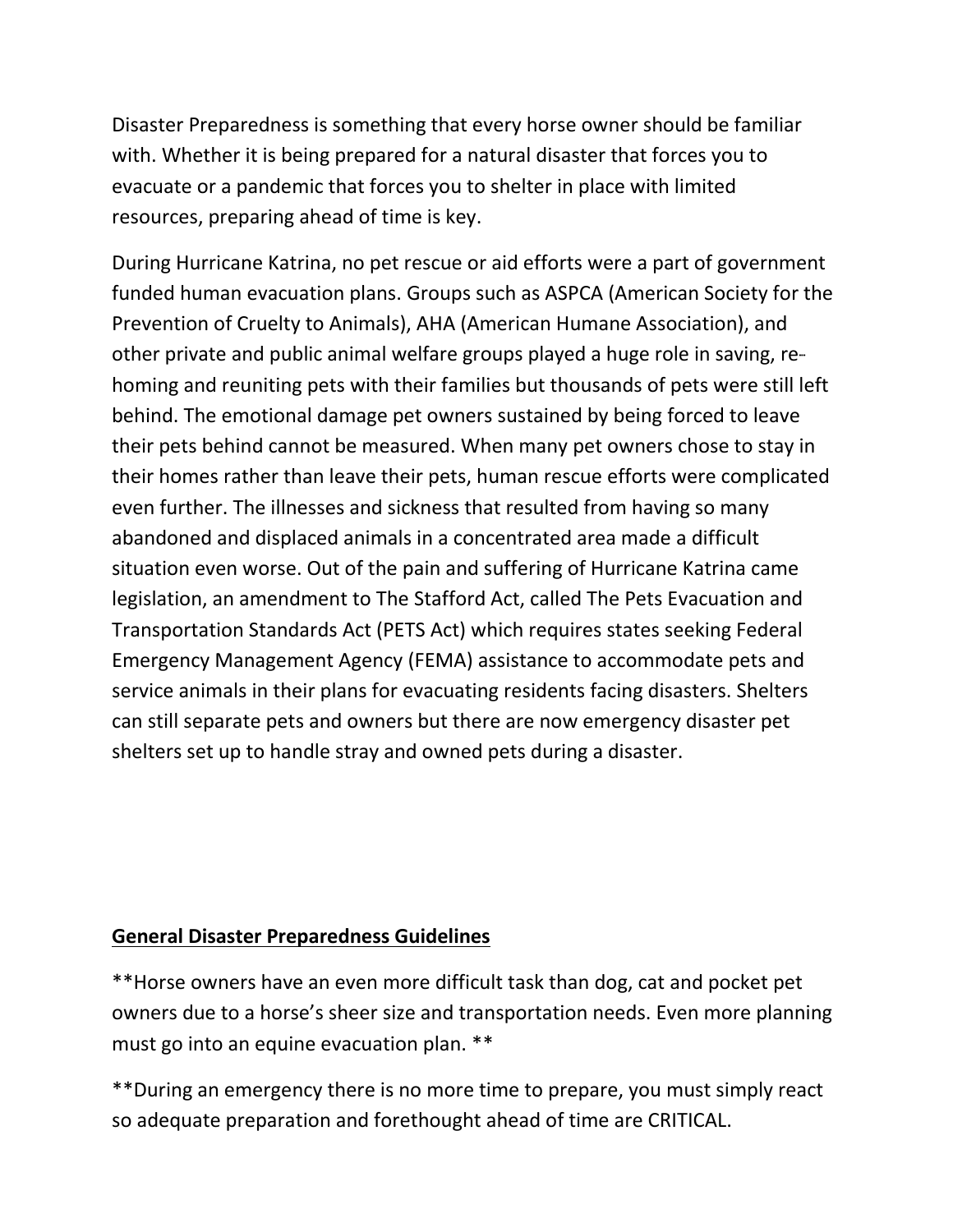- 1. **Your first priority is to make sure YOU are prepared for a disaster.** Your pets are depending on you so you must make sure you are at yourbest.
	- a. Stay hydrated. During extreme exertion you should be drinking large volumes of water. For every non-water drink you drink, you need 4! waters to make up for it to maintain hydration.
	- b. Wear appropriate clothing. If you are cold and wet your body temperature will be dropping, making your reactions sluggish and leading to a dangerous situation. Waterproof, breathable clothing is a must for foul weather conditions. Layer your clothes and peel off or add as needed.
	- c. Wear appropriate foot wear. Waterproof boots with good tread are best to prevent you from sliding in slippery footing.
	- d. Take deep breaths and remain as calm as possible. That lead rope you have attached to your horse communicates every thought and feeling so make sure you are maintaining a calm but assertive attitude. Our animals are looking for a quiet confident leader in these situations.
	- e. There is no room for egos in disaster response. If a situation is beyond your capabilities don't be afraid to ask for help fromanother person if they are available. One horse to rescue is better than one horse plus a person to rescue.
	- f. NO ONE can or should manhandle a horse. They are too strong and this is not an appropriate way to handle an animal. Gentle but assertive guidance is needed.
- 2. Keep your barn clean and free of debris so horses can be evacuated quickly and safely. Have halters and lead ropes readily available by each horse's stall. It looks pretty to have halters and lead ropes all wrapped around themselves and tidied up snapped to the front of the stall but in an emergency I want a halter hooked to a lead that I can grab quickly without having to undo an intricately wrapped leadrope.
- 3. Stock pile water and food for you and your pets. Have water bottles stored and large water containers filled. Replace the water in the storage containers every two weeks to keep it fresh. Have at least a week's worth of feed and hay packaged in waterproof containers for your horses.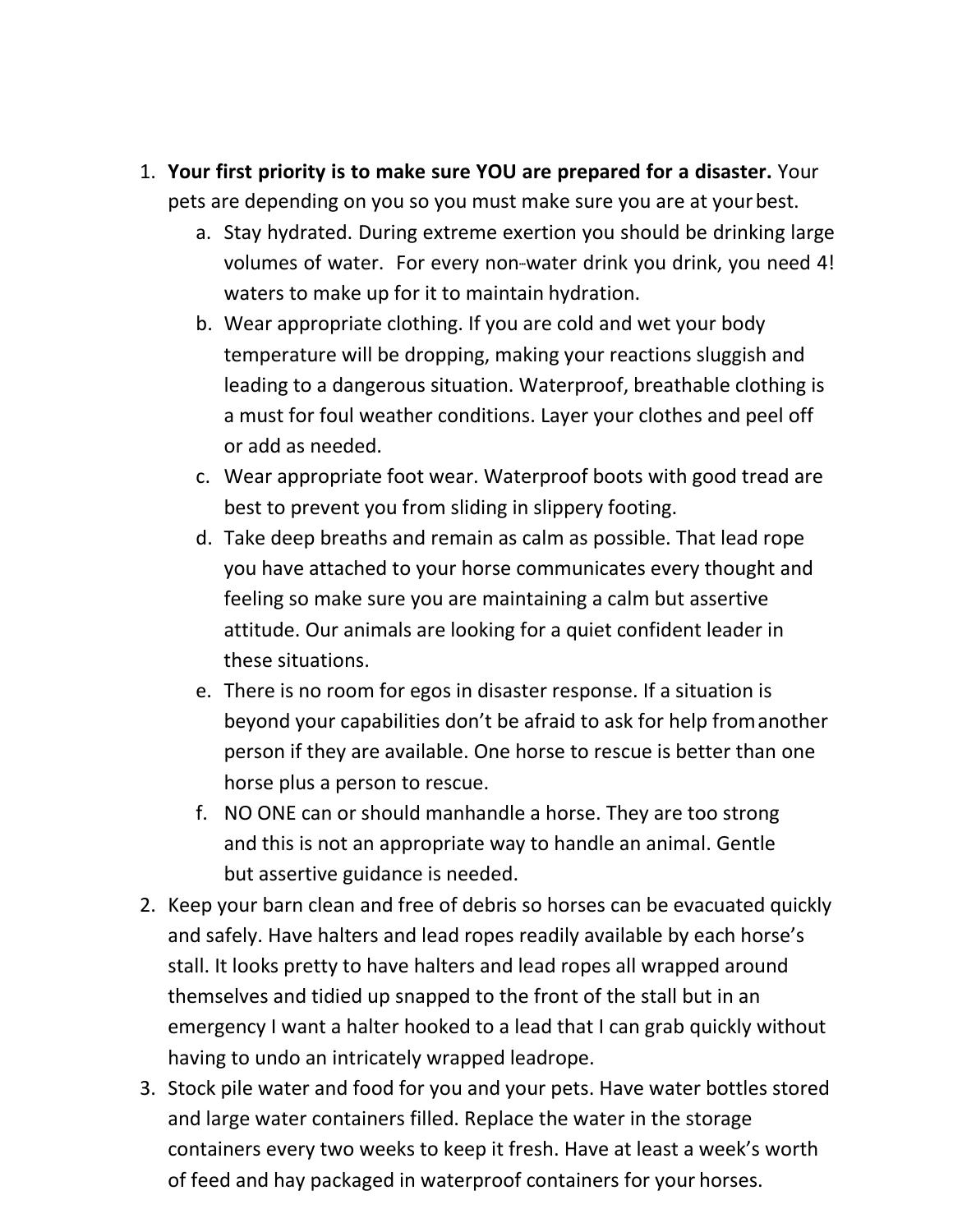### **4. Develop a Written Disaster Plan**

| $L_{com}$                                                                                                               | SPONSORED BY<br><b>TALE</b><br><b><i>FERINARY MEDICINE</i></b><br>Center for Equine Health |
|-------------------------------------------------------------------------------------------------------------------------|--------------------------------------------------------------------------------------------|
| USE THIS CHECKLIST to make sure you have the essentials you need in case of an<br>emergency evacuation with your horse. | <b>Equine Emergency-Evacuation Kit Checklist</b>                                           |
| <b>SUPPLIES FOR HUMANS</b>                                                                                              | <b>SUPPLIES FOR HORSES</b>                                                                 |
| <b>C FLASHLIGHT AND/OR HEADLAMP</b>                                                                                     | <b>E HORSE IDENTIFICATION RECORDS AND</b>                                                  |
| <b>C BATTERY-OPERATED OR HAND-CRANK RADIO</b>                                                                           | <b>PHOTOS</b>                                                                              |
| <b>C CELL PHONE AND CHARGER</b>                                                                                         | <b>E HORSE HEALTH CERTIFICATE AND COGGINS</b><br><b>TEST RESULTS</b>                       |
| <b>C BATTERIES</b>                                                                                                      | T HALTER AND LEAD ROPE FOR EACH HORSE                                                      |
| <b>D</b> CASH                                                                                                           | <b>E FEED PANS AND HAYNETS</b>                                                             |
| <b>E IDENTIFICATION AND PERSONAL RECORDS</b>                                                                            | <b>D WATER BUCKETS</b>                                                                     |
| <b>EXERGENCY CONTACT INFORMATION</b>                                                                                    | I FEED/HAY (ENOUGH FOR 48 TO 72 HOURS)                                                     |
| <b>C WATER (ONE GALLON PER PERSON PER DAY)</b>                                                                          | <b>E MEDICATIONS IF ANY</b>                                                                |
| <b>D NON-PERISHABLE SNACKS</b>                                                                                          | <b>E WATER (CONSIDER ADDING A WATER TANK</b>                                               |
| <b>C BLANKETS/WARM CLOTHES</b>                                                                                          | TO YOUR HORSE TRAILER IF YOU DON'T<br>ALREADY HAVE ONE.)                                   |
| <b>D</b> WIRE CUTTERS                                                                                                   | <b>D HOSE</b>                                                                              |
| <b>C HUMAN FIRST-AID KIT AND MEDICATIONS</b>                                                                            | <b>E BROOM</b>                                                                             |
| <b>D PERSONAL HYGIENE AND SANITARY</b>                                                                                  | <b>IZ APPLE PICKER/MUCK FORK</b>                                                           |
| <b>PRODUCTS</b>                                                                                                         | <b>D FLY SPRAY</b>                                                                         |
| D POCKET KNIFE AND/OR MULTIPURPOSE TOOL                                                                                 | <b>E BASIC EQUINE FIRST-AID KIT</b>                                                        |
| $\square$ MAPS                                                                                                          | (SEE THEHORSE.COM/33573)                                                                   |
|                                                                                                                         | α.                                                                                         |
| α.                                                                                                                      |                                                                                            |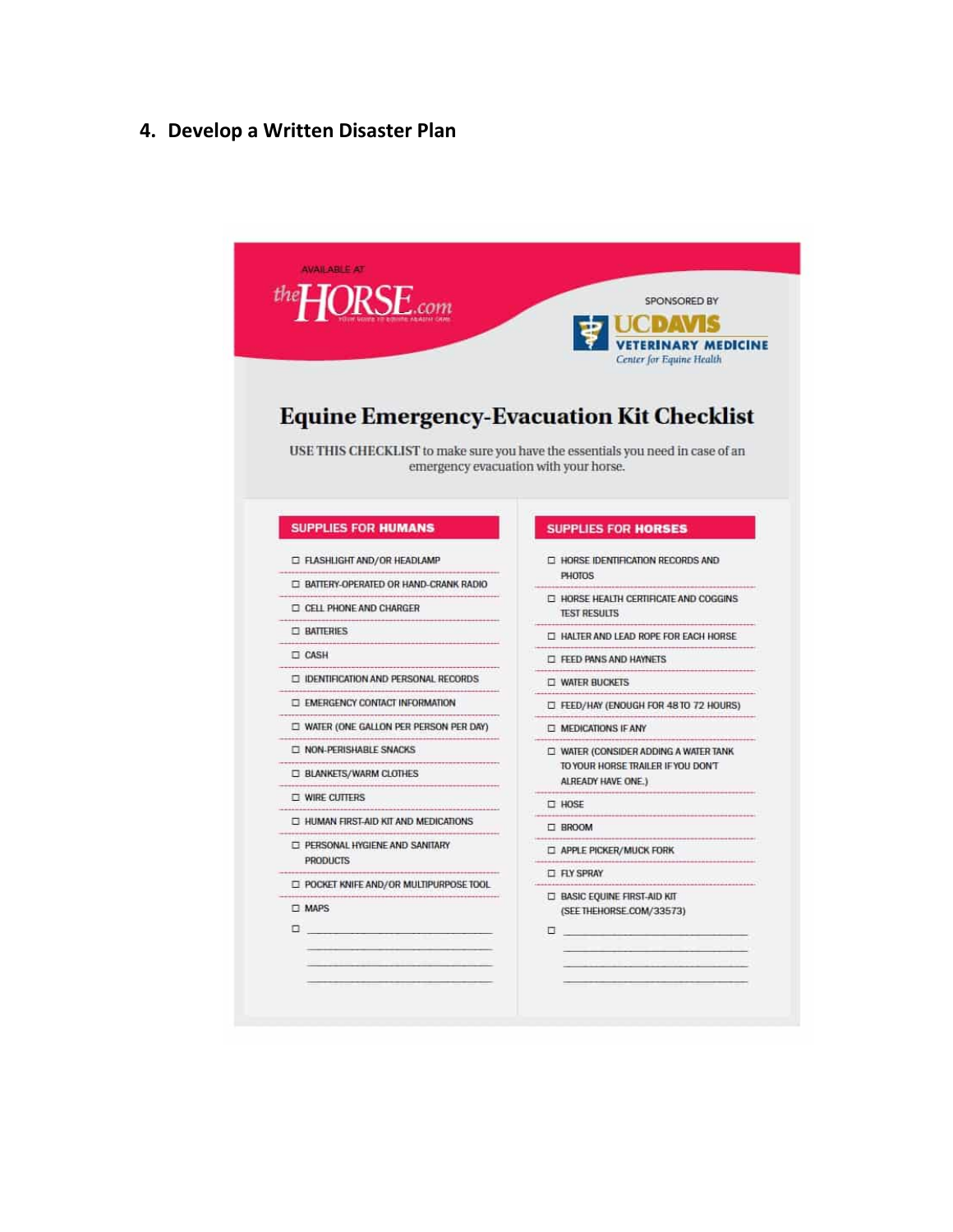Walk around and take a good look at your property, barn and pasture areas and determine if it would be best to try to evacuate or try tosecure your horses at home. Make notes on what you would need to do in both instances.

• Contact your county animal disaster team, which is part of your county's emergency management agency. Request information on how theiranimal rescue teams operate, and what would be expected of you, the owner, in the event of a natural disaster. Request a copy of their list of local animal rescue groups you can call in case your horses becomes lost or injured. Put it with your Disaster Plan.

• Involve all members of your household when formulating your plan so when the time comes everyone will be familiar enough to know what they can do to help.

• Put a copy of your Disaster Plan in a conspicuous place in your home and your barn.

#### **5. Neighborhood Disaster Committees**

---Most horse owners know where other horse owners in their immediate area are. Contact your neighbors long before a natural disaster strikes and organize your own neighborhood disaster committee.

-Schedule meetings at which horse owners discuss who has what in the way of equipment, concrete barns, flood areas, etc., and explore ways in which everyone can pitch in. Neighbors can help neighbors accomplish a great deal. Need Help? Contact your county animal disaster team and they will be glad to help you form such a committee.

--- Set up a horse buddy phone tree with nearby horse owners and local farms. **This can be invaluable.** You can share resources such as trailers, pastures or a much needed extra set of hands whether it is for a colic or a major natural disaster.

6. Get your horse used to haltering quickly, leading and trotting alongsideyou so you can move quickly and efficiently in an emergency. Similar to fire drills in school, get your horse used to loading up easily into a trailer. Preparing your horse ahead of time is critical. Teaching a horse to load in a trailer during an emergency is asking for trouble. This is why it is so important to make each experience your horse has during non-emergency times as pleasant and as low key as possible because when you ask your horse to do something during an emergency they have to trust you. When lives are on the line, loading quickly can be the difference between having to leave behind the horse that won't load and saving the ones who will. \*\*There is a big difference between rushing frantically and moving quickly! Make sure you stay calm and in control!\*\*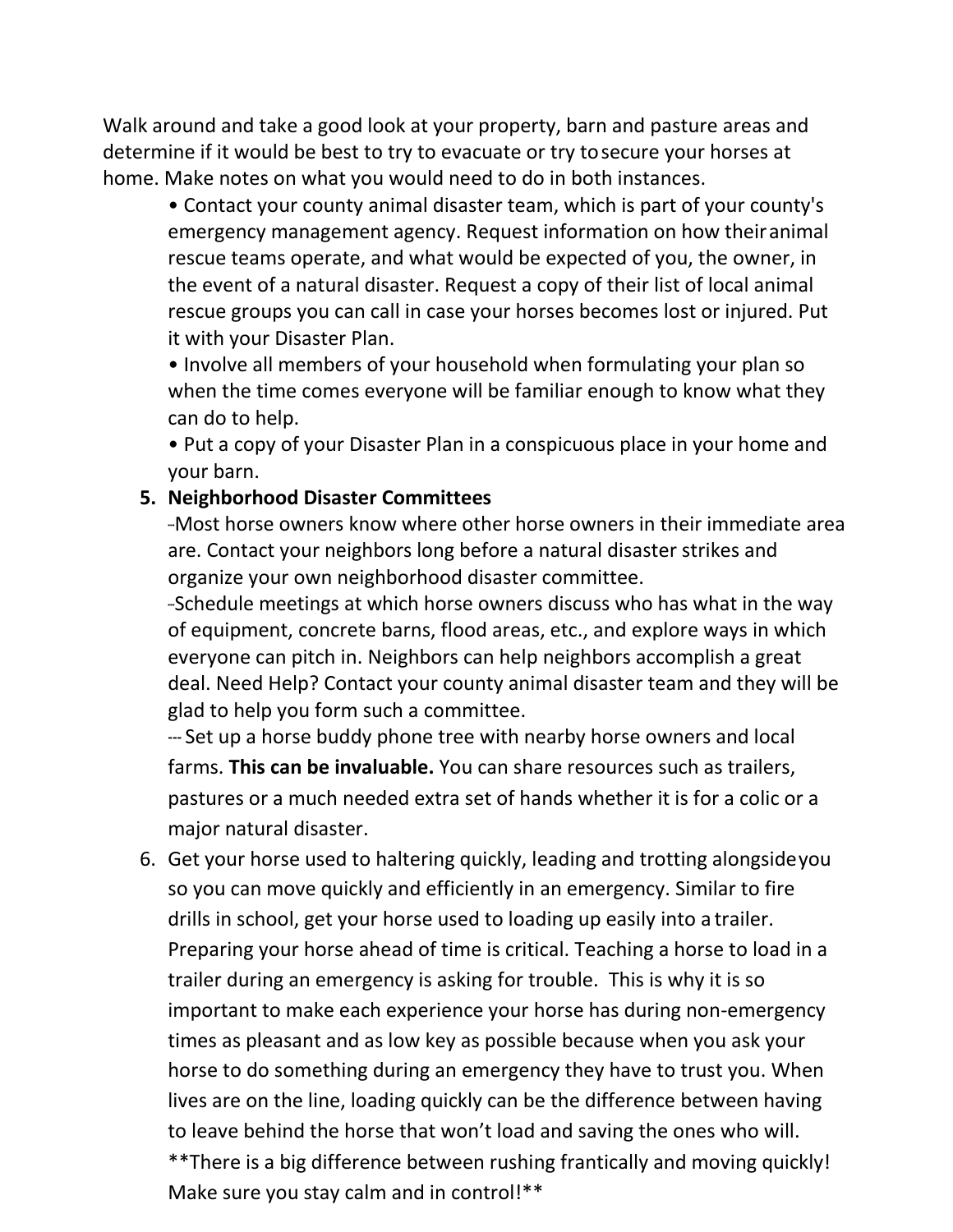7. Keep your equipment in good repair. A broken halter is no good in an emergency. Make sure your truck and trailer are in good shape and ready to go at a moment's notice. If you don't own a trailer have alternate hauling arrangements prearranged.

# **Equine Indentification** & Safety Products



- · Identification Bands & Collars
- · Reflective Bands & Collars
- · First Aid Kits
- · Trailer Decals
- · and More!





...Before Emergencies Happen!

### First Aid Kits... From Trail to Barn Use.



...in case an Emergency Happens!

## Be seen with our Reflective apparel and vehicle decals...

Visiblity Matters...BOTH in an Emergency and in preventing an Emergency Situation!



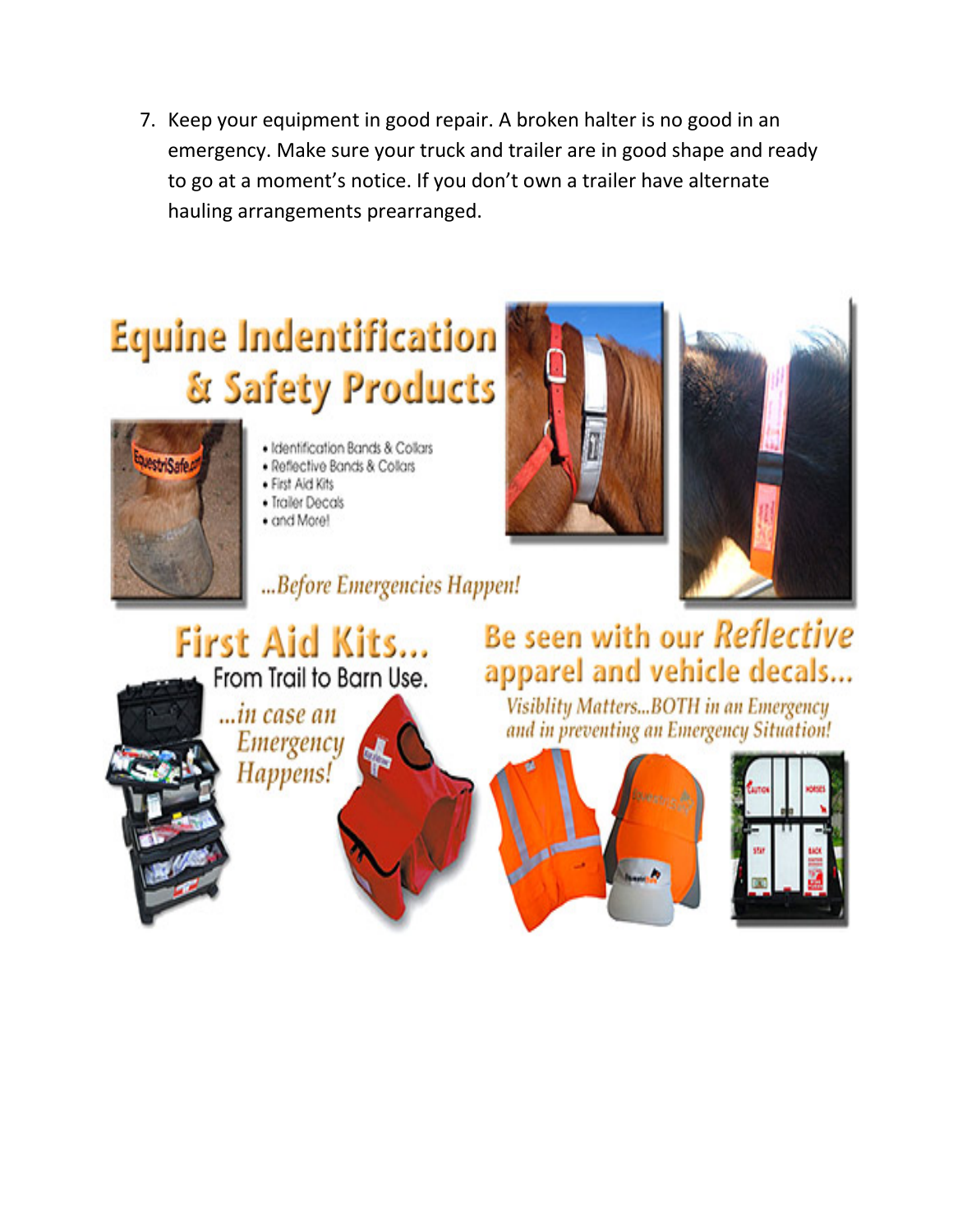- 8. Have evacuaton routes planned. The main one may be cut off so identify multiple routes. Plan to leave ahead of time if you know a disaster is coming.
- 9. If evacuation is not possible decide on what is safest for your horse (turned out or in the barn) based on the structural stability of your barn and safety of your pastures as well as easy access to food and water.
- 10.Keep equine vet records in a safe dry place (Ziploc baggy good) where they can be quickly reached. Be sure to post emergency numbers by the phone in your house and your barn. including your 24 hour veterinarian, emergency services and horse friends.
- 11.Keep your horse up to date on vaccinations and coggins tests. Vaccinations are doubly important in flood disasters where mosquitoes can quickly multiply. Your horses may be forced to house with horses of unknown vaccination status so protecting them is critical. Coggins tests are required for equine transport and should be presented at disaster shelters whenyou drive in.

#### **Horse Identification**

\*\*After Hurricane Andrew 80% of horses had no identification system in place on them so reuniting them with their owners proved difficult and often impossible.

- 1. Take a photo of your horse with family members in the photo as well. This is an extra measure of security to show you are the actual owner of this horse. Include close up photos of any tattoos, brands, scars or other identifying marks. Staple your coggins to the photos and if microchipped place your chip certificate with your coggins and photos. Keep in a Ziploc baggy in a safe place.
- 2. Consider microchipping your horse. This is a painless procedure your vet can perform (the site is blocked with lidocaine prior to microchip placement) that permanently identifies your horse. Rescue personnel are trained to scan for chips.
- 3. Use fetlock ID bands on both forelimbs. These can be ordered from Net Posse. The internet's number one site for locating lost or stolenhorses.
- 4. Consider registering your horse with Net Posse.
- 5. Place a leather halter on your horse (a leather halter is strong enough to withstand the elements but will break if your horse is really trapped.) Tiea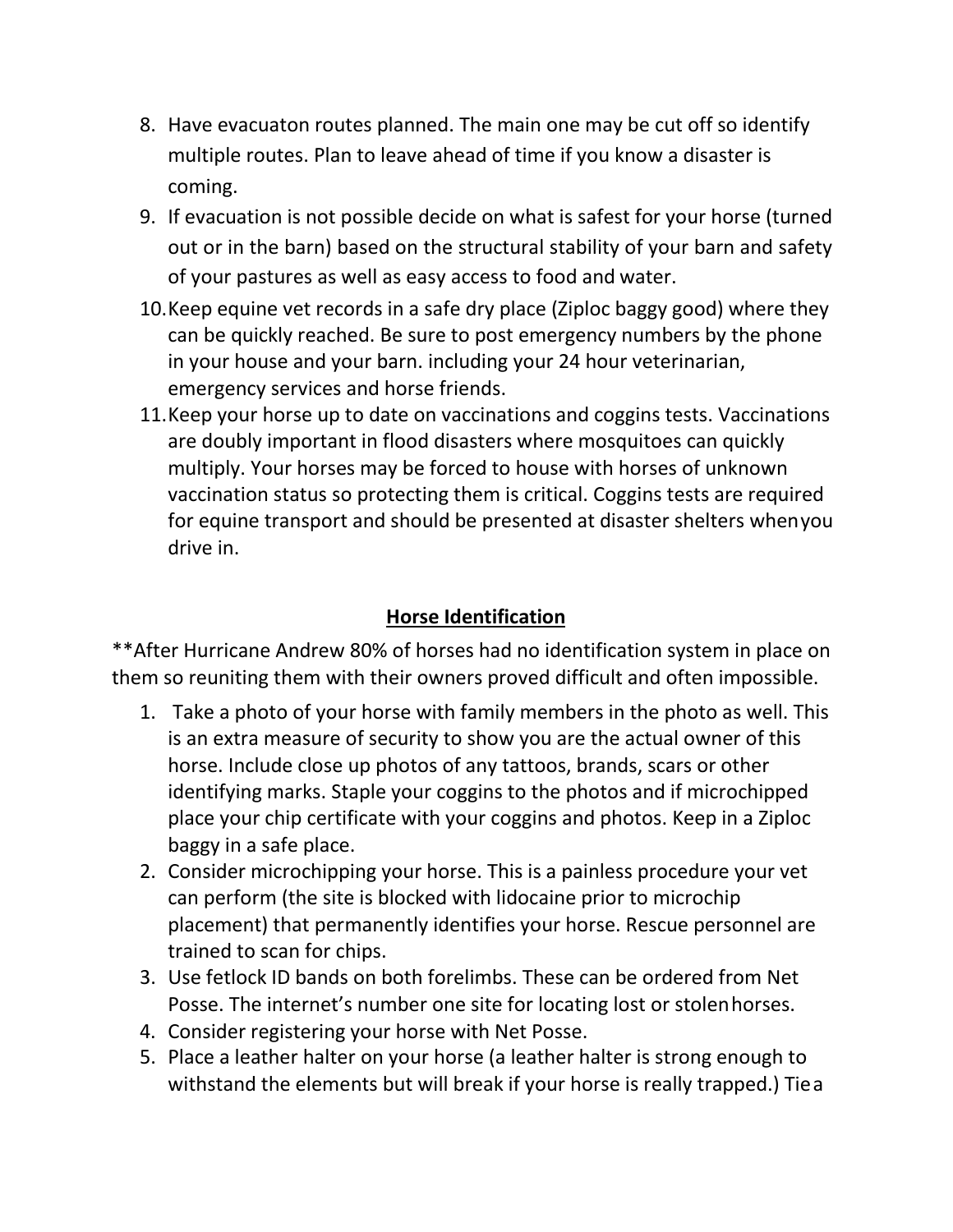luggage tag to your horse's halter with your name, phone number, address and medication information. Braid a second luggage tag into your horse's tail with the same information on it. DO NOT tie the tag around your horse's tail, this can cause loss of circulation and severe tail damage. Fill out an index card with any special needs your horse has and place in a baggy and tape around the cheekpiece of the halter.

6. DO NOT put a copy of your horse's coggins on him. This is a passport for unscrupulous people to kidnap your horse and transport him out ofstate. \*\*Remember you cannot have too much identification on your horse.\*\*

#### **If You Must Leave Animals Behind**

- 1. Have a large sign by your driveway stating how many animals are present-breeds, ages, sex, colors so animal rescue workers will know to look for them.
- 2. Leave food and water behind and store additional food and water in watertight containers in easily seen locations so rescue workers can easily find it.
- 3. Know who to call to locate your horse if he/she is lost. Call shelters and the emergency command post. Canvas your neighborhood when it is safe to reenter your home.

#### **To Turnout or Not to Turnout**

The choice of keeping your horse in a barn or an open field is entirely up to you. Use common sense, taking into consideration barn structure, trees, power lines, and the condition of surrounding properties.

#### **Turned Out**

If you choose to turn your horses out assess your particular situation carefully. The pasture should meet as many of the following guidelines as possible:

- It should be free of exotic trees.
- No overhead power lines.
- It should be well away from areas that might generate wind drivendebris.
- It should have both low areas that animals can shelter in during thestorm and higher areas that will not be flooded after the storm.

#### **In the Barn**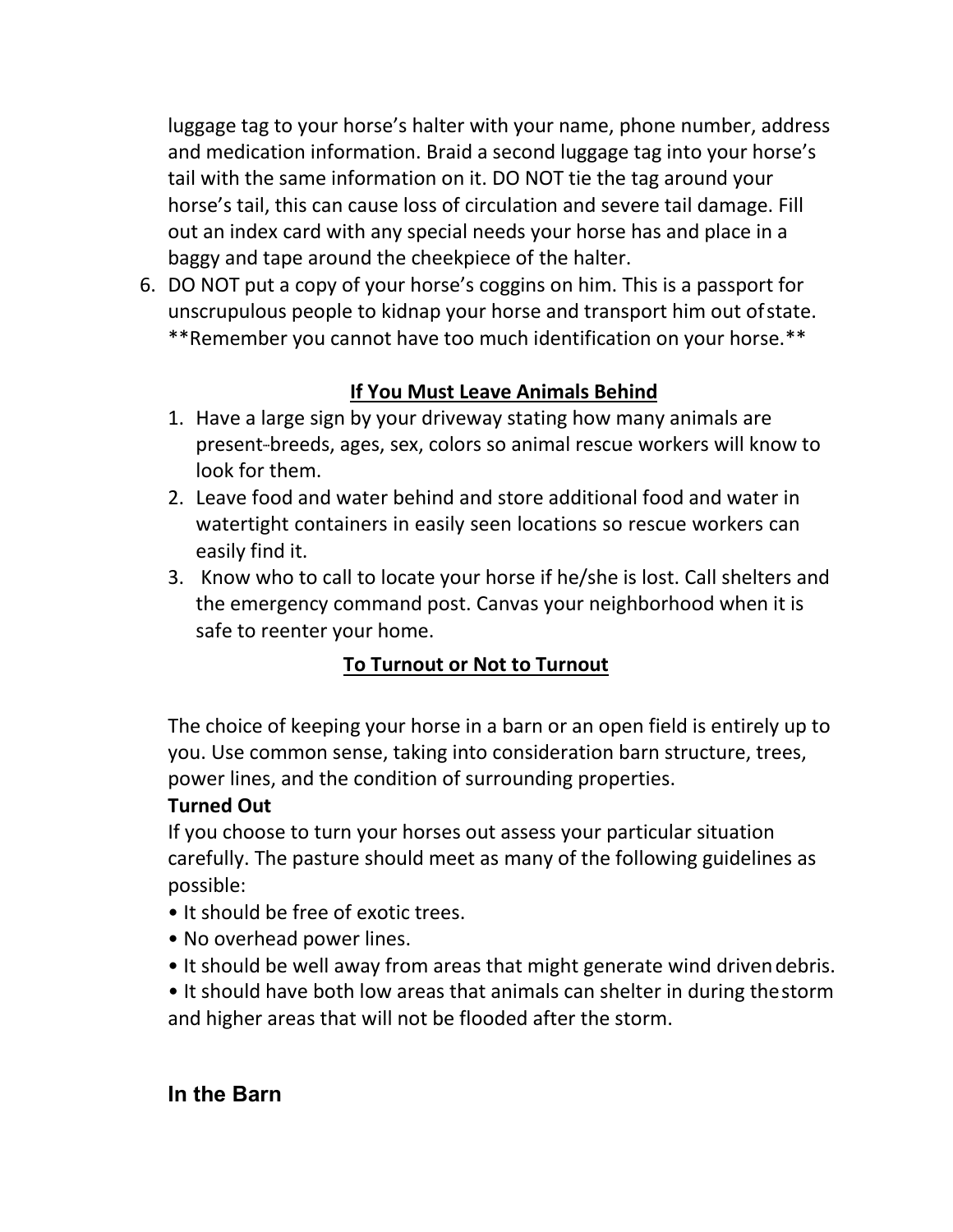• Remove all items from the barn aisle and walls, and store them in a safe place.

• Have a two weeks supply of hay (wrapped in plastic or waterprooftarp) and feed (stored in plastic water-tight containers). Place these supplies in the highest, driest location possible.

• Place a supply of water and hay with each horse. Remember, trees could be down blocking roads, and you may not be able to return to the barn immediately following the storm. Leave two buckets of water in your horse's stall.

• Have an emergency barn kit containing a chain saw and fuel, hammers, a saw, nails, screws and fencing materials. Place this kit in a secure area before the storm hits.

• Have an ample supply of flashlights and batteries, and at least one battery-operated radio. I like headlamps so my hands are free.

- Using camper tie-downs, secure all vehicles, trailers and maintenance equipment.
- Notify neighbors where you will be during the storm.
- Before leaving the barn, attach identification to all horses.
- Turn off circuit breakers to the barn before leaving. A power surgecould cause sparks and fire.

• Take two plywood boards and spray paint on one side of each board, "HAVE ANIMALS, NEED HELP." On the other side of each board paint "HAVE ANIMALS, OK FOR NOW." Put both plywood boards with your feedsupply.

• **Do not stay in the barn with your horse during the storm.**

#### **After The Storm**

After the storm has passed, roads will probably be blocked or flooded. Working in pairs, try to locate your nearest neighbor.

• Be very careful when you venture outside. Live electric wires could be allaround you.

- See to your animal's needs, keeping them as calm as possible.
- Carefully try to clean debris from the barn, and clear the driveway out tothe road.

• Place one of the plywood signs you made earlier at the edge of your driveway, at the roadside, with the appropriate writing facing the road. Place the other sign in a clear area with the appropriate side facing upwards. Aircraft will be flying overhead, and this will help them determine the severity of the effects of the storm and help animal rescue workers in their grid searches.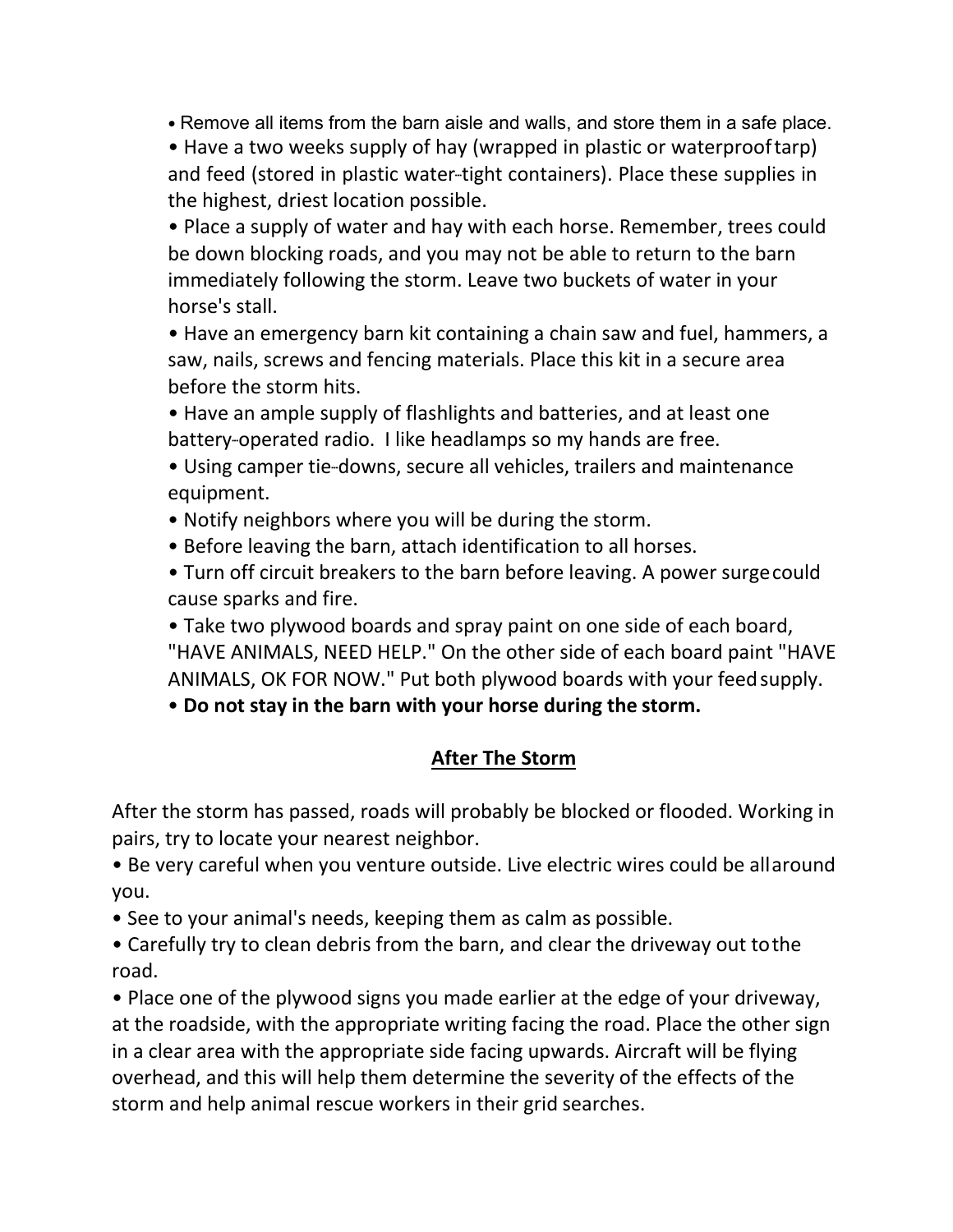• If you *do not* have a severely injured animal, put the OK sign up. In eithercase, help will get to you as soon as possible.

## **Barn Fires: The Leading Disaster for Horse Owners**\_

Preventing barn fires and being prepared in the event of a fire can mean the difference between life and death for your horses. Knowledge of the danger of fires and how to deal with them are of the greatest importance and should be an ongoing concern to horse owners.

#### **FIRE PREVENTION IS KEY**

\_ Prohibit smoking in or around the barn. A discarded cigarette can ignite dry bedding or hay in seconds.

\_ Avoid parking tractors and vehicles in or near the barn. Engine heat and backfires can spark a flame. Also store other machinery and flammable materials outside of the barn.

\_ Inspect electrical systems regularly and immediately correct any problems. Rodents can chew on electrical wiring and cause damage that quickly becomes a fire hazard.

\_ Keep appliances to a minimum in the barn. Use stall fans, space heaters, and radios only when someone is in the barn.

Be sure hay is dry before storing it. Hay that is too moist may spontaneously combust. Store hay outside of the barn in a dry, covered area when possible.

#### **BE PREPARED FOR A BARN FIRE—IT CAN SAVE YOUR HORSE'S LIFE**

\_ Keep aisles, stall doors, and barn doors free of debris and equipment.

\_ Mount fire extinguishers around the stable, especially at all entrances.

\_ Have a planned evacuation route for every stall in the barn. Familiarize employees and horse handlers with your evacuation plans.

--Have emergency telephone numbers at each telephone and at each entrance. Emergency telephone numbers should include those of the barn manager,

veterinarian, emergency response, and other qualified horse handlers.

--Also keep your barn's street address clearly posted to relay to the 911 operator or your community's emergency services.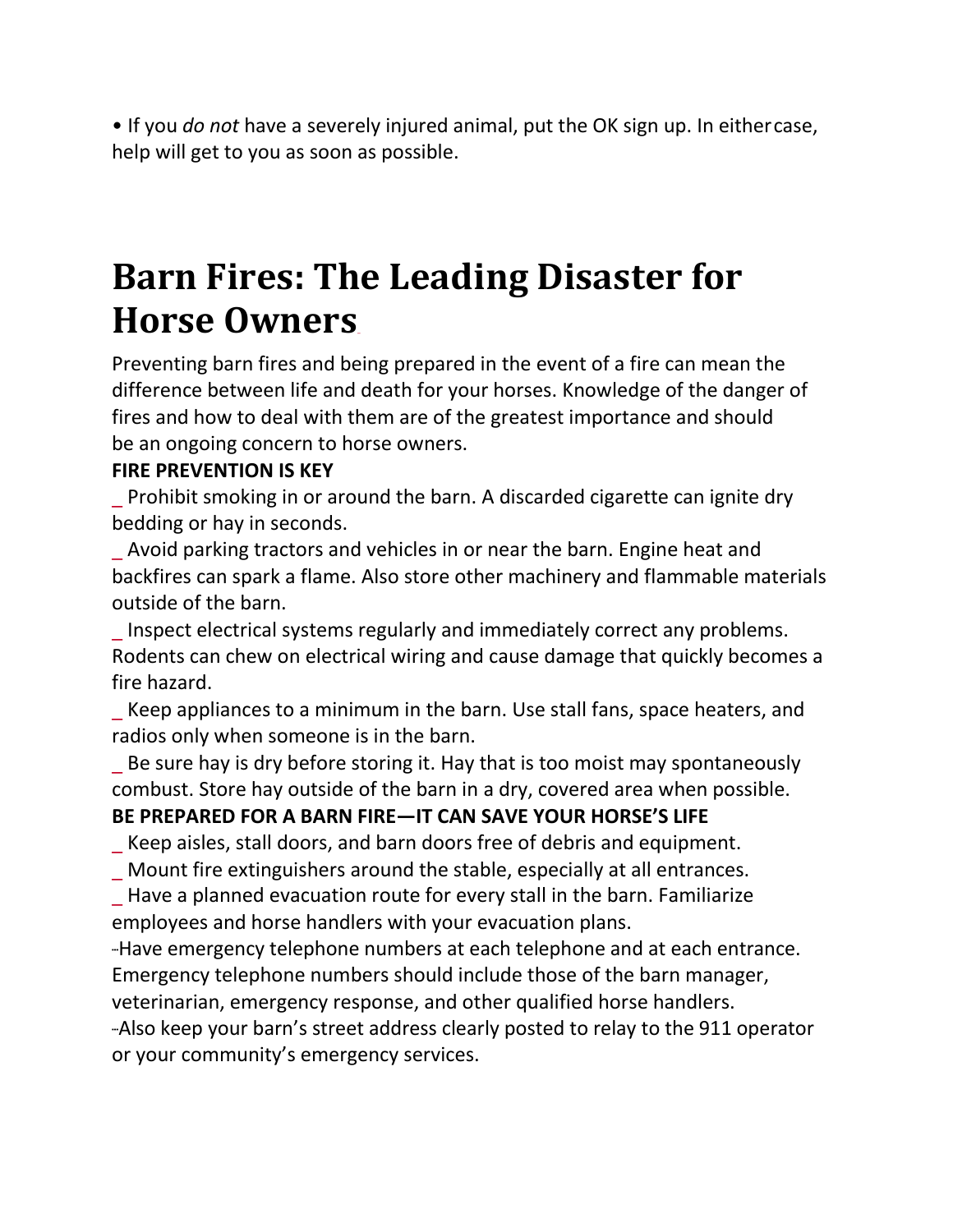\_ Be sure your address and the entrance to your property are clearly visible from the main road.

\_ Consider installing smoke alarms and heat detectors throughout the barn. New heat sensors can detect rapidly changing temperatures in your barn. The heat sensors should be hooked up to sirens that will quickly alert you and your neighbors to a possible barn fire. In our very hot climate these sometimes go off with the heat in August.

\_ Host an open house for emergency services personnel in your area to familiarize them with the layout of your property. Provide them with tips on horse handling or present a miniseminar with hands-on training for horse handling.

\_ Familiarize your horses with emergency procedures and common activities they would encounter during a disaster. Try to desensitize them to flashlights and flashing lights.

#### **IN THE EVENT OF A BARN FIRE**

Immediately call 911 or your local emergency services. Keep that number clearly posted.

-Do not enter the barn if it is already engulfed in flames.

If it is safe for you to enter the barn, evacuate horses one at a time starting with the most accessible horses. Be sure to put a halter and lead rope on each horse when you open the stall door. **Be aware that horses tend to run back into burning barns out of fear and confusion.**

\_ Blindfold horses only if absolutely necessary. Many horses will balk at a blindfold, making evacuation more difficult and time consuming

\_ Move your horses to paddocks close enough to reach quickly but far enough from the barn that the horses will not be affected by the fire and smoke. Never let horses loose in an area where they are able to return to the barn.

After the fire, be sure to have all your horses checked by a veterinarian. Smoke inhalation can cause serious lung damage and respiratory complications which may not become evident for several days.

#### **Flooding**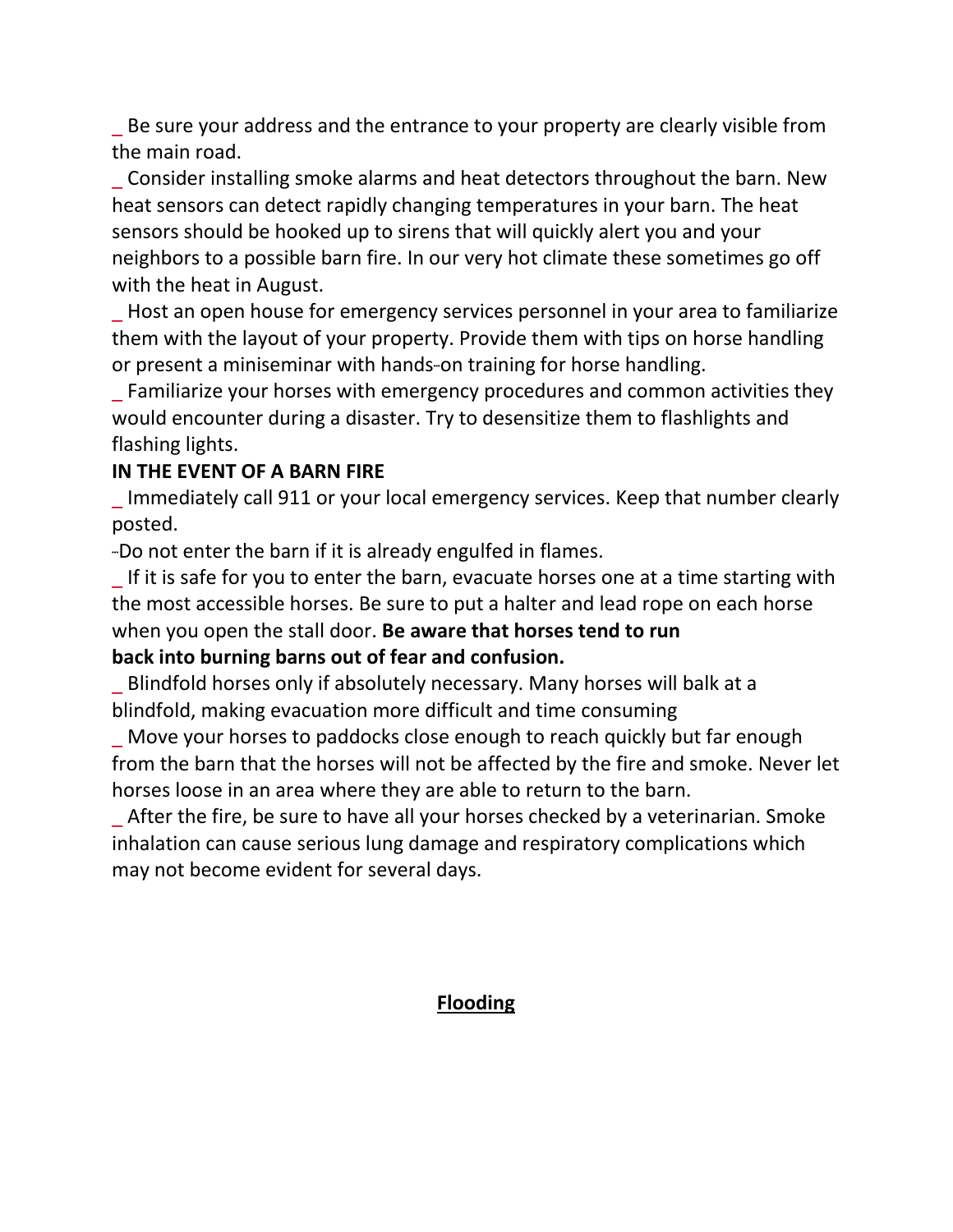- 1. If you are in a flood plain, plan on evacuating. Horses will not be able to reach forage under water and if the water becomes too high they can obviously drown.
- 2. Contact your county emergency agency and they will be able to tellyou where emergency evacuation barns have been set up. If the flood is limited there may not be a site so contact your horse buddies who live on higher ground for help.
- 3. Be aware flood waters can contain human waste and other harmful bacteria so if your horses come into contact with flood waters, decontaminate them with Dawn dishwashing soap while wearinggloves and protective clothing ( cheap rain jacket and pants which you can throw away.)

#### **Approaching the Unknown Horse in a Disaster Situation**

\*\*It takes a lifetime to become a horseperson. A good horseman/woman knows that horses are always teaching them something so the following is only meant to serve as a basic guideline.\*\*

- 1. Remember horses are prey animals. They will be in fight or flight mode in a disaster. Behavior can be unpredictable.
- 2. Do NOT put yourself in the "danger zones":
	- a. Directly and up to 90 degrees behind a horse
	- b. Directly in front of a horse
	- c. Directly above a horse's head
- 3. Try to stay at the horse's shoulder and get a rope around the horse's neck and ease the rope up towards the ears allowing you to slip a halter onto the horse. \*most horses during a disaster will not let you put a halter directly on them.\*
- 4. Keep one hand on the horse at all times, to allow you to feel if the horse is springing into action. Horses are faster than we are at everything so be on guard BUT stay relaxed. If you are nervous and apprehensive this will transmit to the horse and his thought process will be along the lines of "holy crap if she's nervous there must be something to be scared about so I'm outta here….."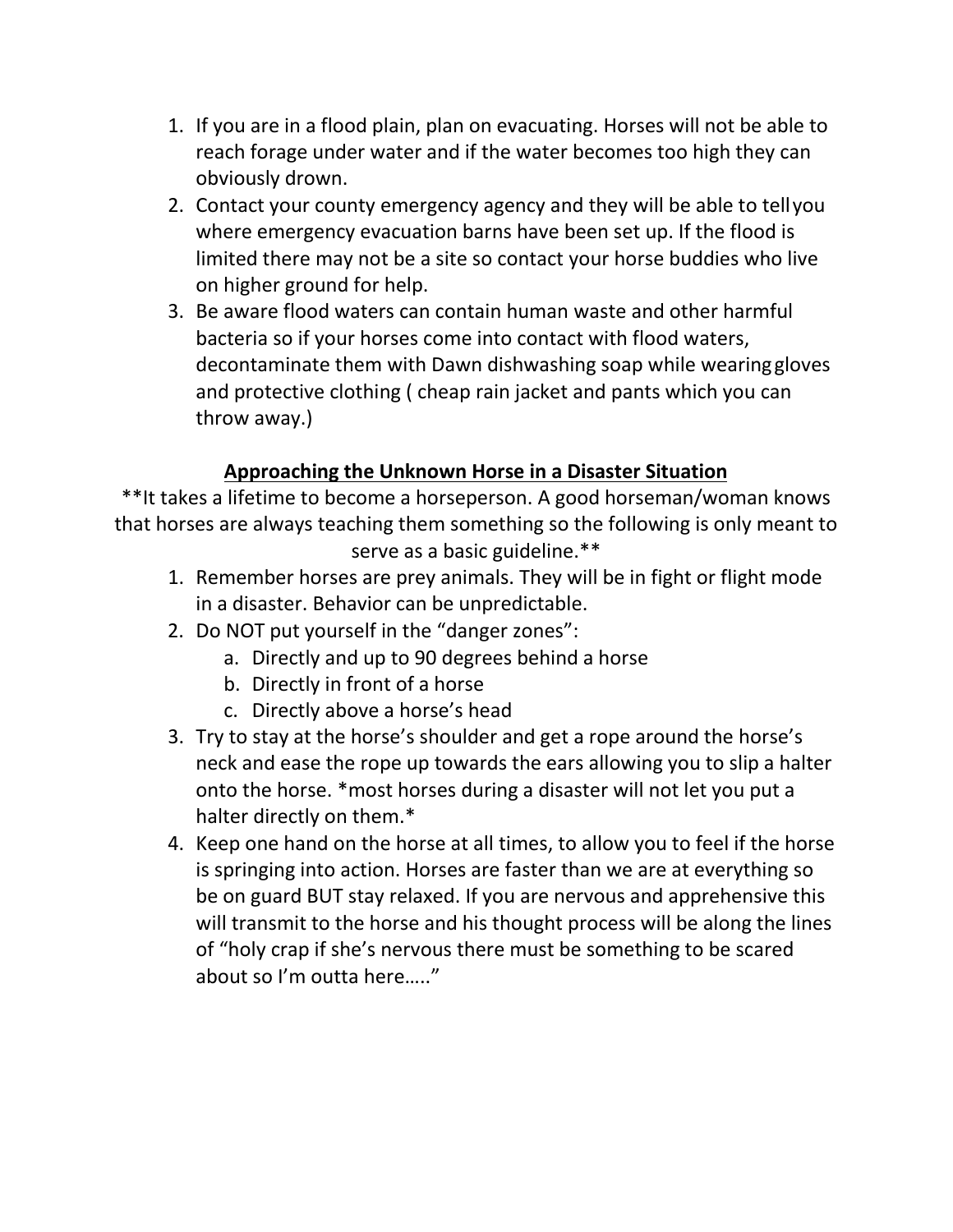#### **Getting a TPR and Gut Sounds**

- 1. Normal T (temperature) obtained rectally: 98-100.9
- 2. Normal P (pulse or heart rate): 28-44 -athletic fit horses will have lower heart rates --elderly horses will have higher heart rates as they depend on rate versus strength of heart contraction to pump blood. -heavily pregnant mares will also be higher due to the fact they are beating for two.

3. Normal R (respiratory rate): 8-16, sometimes a little higher in very hot humid conditions.

4. Normal gut sounds: should hear gurgling in all four quadrants. GS are louder when a horse is eating and softer after hard exercise when blood is shunted away from the GI tract to the muscles and quieter when a horse hasn't eaten in a while.

#### **5. Know what is normal for your horse.**

#### **Bandaging Do's and Don'ts**

- 1. Horses have very poor soft tissue coverage over their lower limbs so it is easy to get a bandage too tight.
- 2. Leg bandages have from  $2-3$  parts
	- a. If a wound is involved-an absorbent layer is placed, generally this is  $4x4$  gauze  $+/-$  ointment
	- b. A soft supportive layer-this can be Combine roll, cast padding or my favorite No-Bow bandages
	- c. A securing layer-this can be Vetrap, track bandage or a standing bandage.
- 3. Hoof bandages-can also have multiple layers
	- a. Basic emergency hoof wrap: diaper and duct tape.
- 4. Practice makes perfect. We will go over bandaging tonight and then practicing bandaging is the best way to get good at it.
- 5. DO NOT place Vetrap directly on skin-in can cut into the skin over a short period of time. Leave a ½" to 1" layer of your soft supportive layer peeping out of the top and bottom of the bandage.